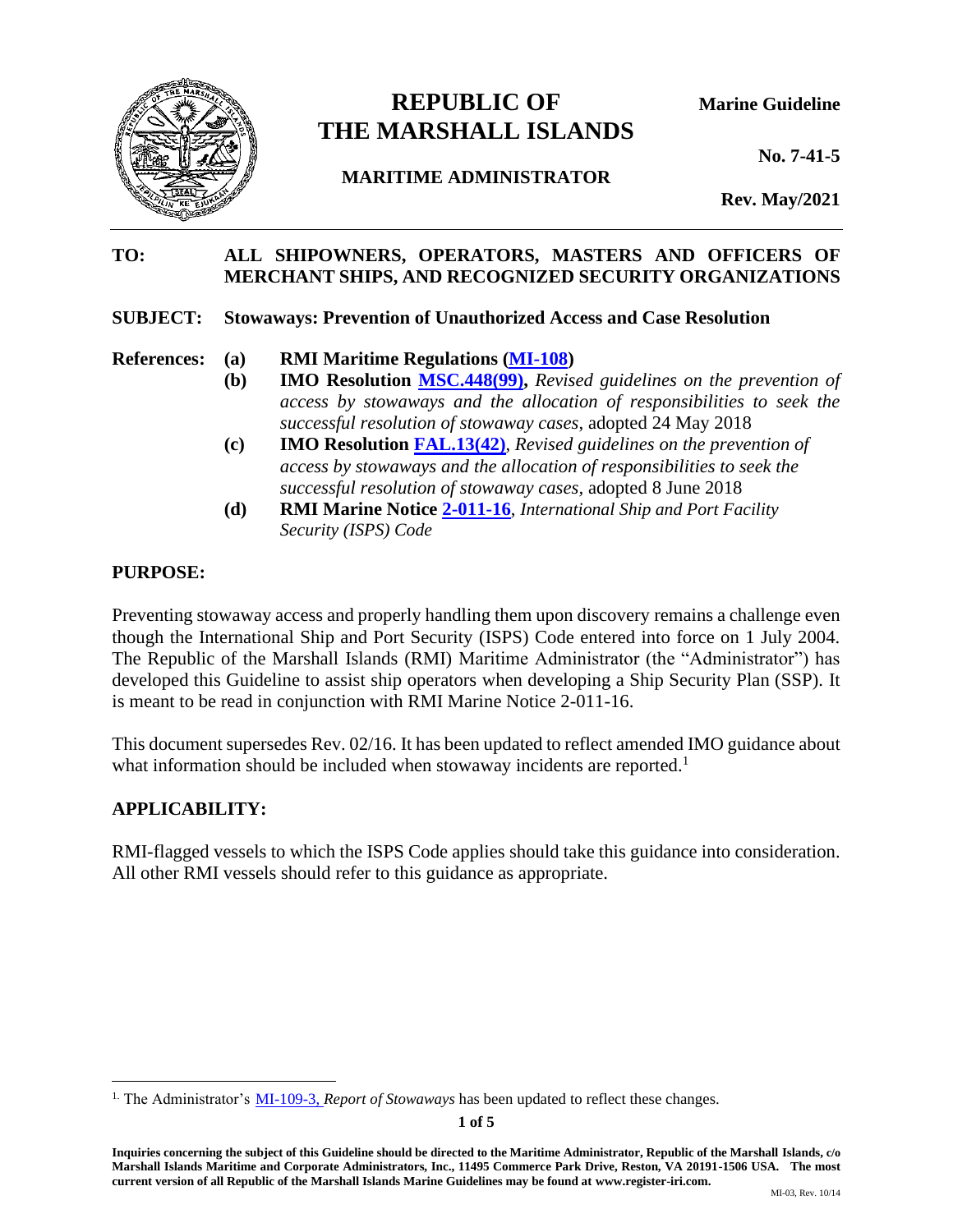#### **GUIDELINES:**

#### **1.0 Basic Principles**

- 1.1 Stowaways arriving at or entering a coastal State without the required documents are generally considered illegal entrants. Decisions about handling these situations are governed by the State where arrival or entry occurs.
- 1.2 Stowaways seeking asylum should be treated in accordance with the relevant international instruments. 2
- 1.3 Every effort should be made to avoid situations where stowaways must be detained aboard a ship indefinitely. In this regard, States should cooperate with the Company in arranging the disembarkation of stowaways to an appropriate State.
- 1.4 Where the nationality, citizenship, or right of residence cannot be established, the port State of stowaway embarkation should accept the return of the stowaway for examination, pending final case disposition. However, this may not always be the case.

#### **2.0 Means of Gaining Vessel Access**

Based on reports received by the Administrator, stowaways have boarded vessels and avoided discovery in several ways. They include:

- 2.1 climbing anchor chain and hawse pipe;
- 2.2 using mooring lines or poles to climb over the side of a vessel;
- 2.3 entering soft cover containers through the top so that the customs or security seals on the doors remain intact before the unit is loaded on the ship;
- 2.4 hiding in, for example:

| an unsecured locker or void space                     |
|-------------------------------------------------------|
| an empty drum                                         |
| a lifeboat                                            |
| under containers stowed on deck                       |
| other empty containers                                |
| rudder trunk spaces (especially when in ballast)      |
| ventilation trunks (especially in ro-ro car carriers) |
| the ceiling of the tally office                       |

<sup>2.</sup> These instruments include the United Nations Universal Declaration of Human Rights (UNDHR) (General Assembly Resolution 217A (III) and the FAL Convention.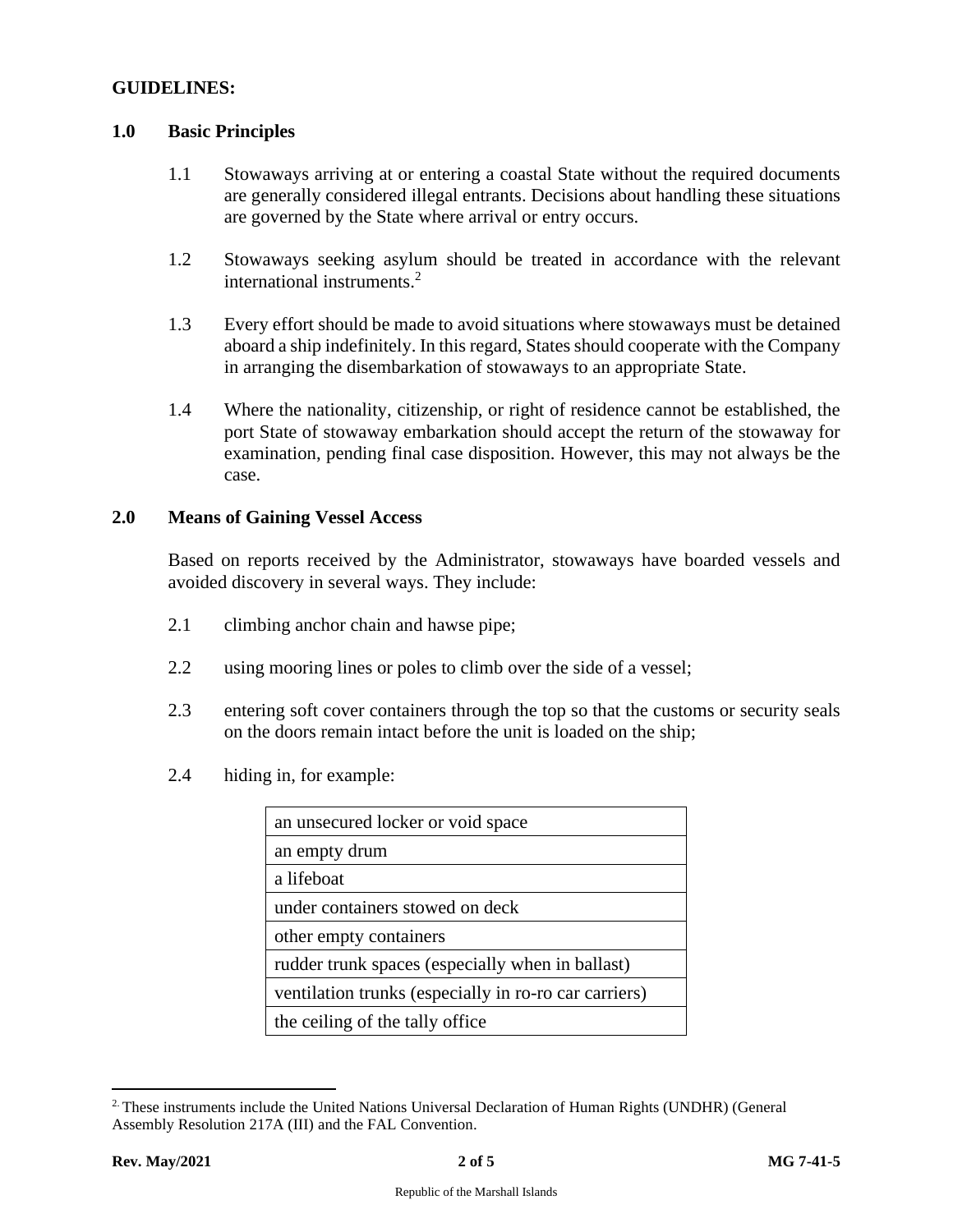- 2.5 disguising themselves as stevedores; and
- 2.6 acts of impropriety or malfeasance, or both, on the part of the port agent or port facility security officer.

#### **3.0 Preventive Measures for the Company and Master**

- 3.1 Companies and Masters should ensure that adequate security arrangements are in place to prevent illegal boarding of the vessel. All stowaway preventive measures should be documented in the SSP.
- 3.2 Based on the evaluation of risk, security arrangements should contain, at a minimum, the following preventive measures, as appropriate:
	- .1 all hawse pipe covers, doors, hatches, and access means to holds or stores not used during the ship's stay in port should be locked;
	- .2 shoreside and waterside access areas to the ship should be kept to a minimum and be adequately secured;
	- .3 adequate deck watch should be kept;
	- .4 all persons coming aboard the vessel should be required to present a valid permit (no permit equals no access);
	- .5 if cargo operations require several stevedores, the Stevedore Supervisor should provide the Ship Security Officer (SSO) with a detailed count of stevedores before cargo handling and final confirmation once they are all ashore;
	- .6 all embarkations and disembarkations should be strictly tallied by the SSO or a designated crew member;
	- .7 adequate means of communication should be maintained; and
	- .8 adequate night lighting should be maintained both inside and along the hull.
- 3.3 When departing from a port, a ship is required to undergo a thorough search [\(MI-108,](https://www.register-iri.com/wp-content/uploads/MI-108.pdf) §7.41.2). The search procedure for the prevention of stowaways should be documented in the SSP with priority given to places where stowaways are most likely to hide. Search methods that could harm secreted stowaways should not be used.
- 3.4 To ensure that no stowaways are present, areas to be fumigated or sealed should be thoroughly searched before proceeding.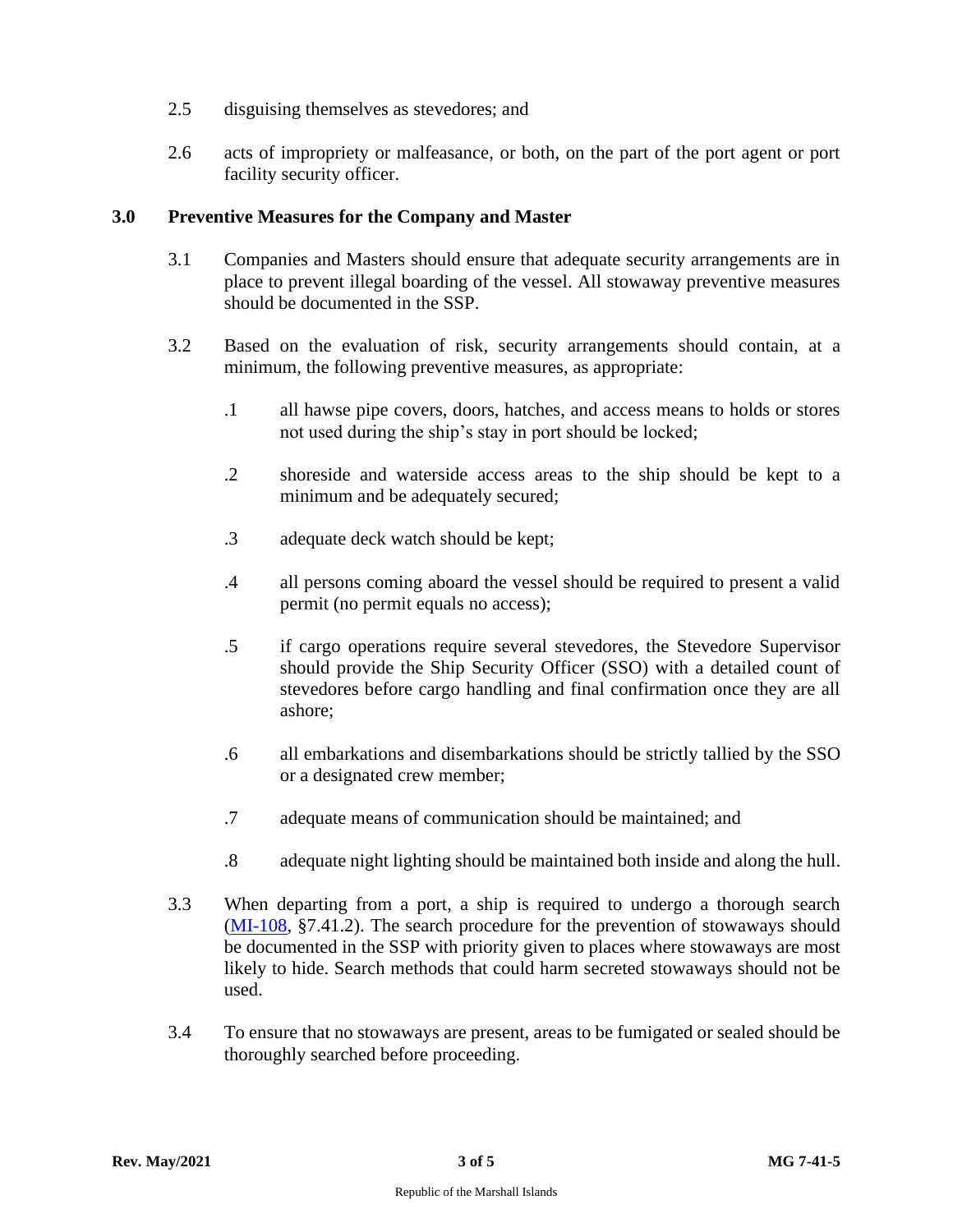3.5 Companies should seek advice from their P&I Club regarding stowaways and smuggling. In many cases the P&I Clubs have informative material, suggestions for preventative procedures, and experience in risk assessment for these occurrences.

#### **4.0 Risk Management and Liabilities**

If a stowaway is found, the vessel may be held responsible for the cost and liabilities of disembarkation and repatriation. The following additional steps may help mitigate this risk:

- .1 clearly state the responsibility for cargo operations, stevedores, and stowaways in the charter party terms;
- .2 brief the vessel's officers and crew in advance about specific risks at impending ports of call;
- .3 demonstrate ISPS Code compliance, including keeping proper records of security drills and exercises in the vessel's log;
- .4 seek the latest information about port conditions from local shipping agents;
- .5 ensure that the SSO is provided with the means to accurately assess the situation and prepares the vessel accordingly;
- .6 plan and discuss vessel access control, in particular gangway checks with the crew in advance;
- .7 anticipate and estimate the purpose for and volume of visitors/workers that may come aboard the vessel;
- .8 regularly check for the presence of unauthorized persons aboard during time at anchorage and at berth; and
- .9 be sure to conduct a search for unauthorized persons prior to departure.

#### **5.0 Reporting Stowaway Incidents**

- 5.1 Initial notification of a stowaway incident should be submitted via email to the Administrator at:
	- [shipsecurity@register-iri.com](mailto:shipsecurity@register-iri.com) within 24 hours of when the stowaway(s) are discovered on board.
	- Contact: [dutyofficer@register-iri.com](mailto:dutyofficer@register-iri.com) in cases of emergencies.